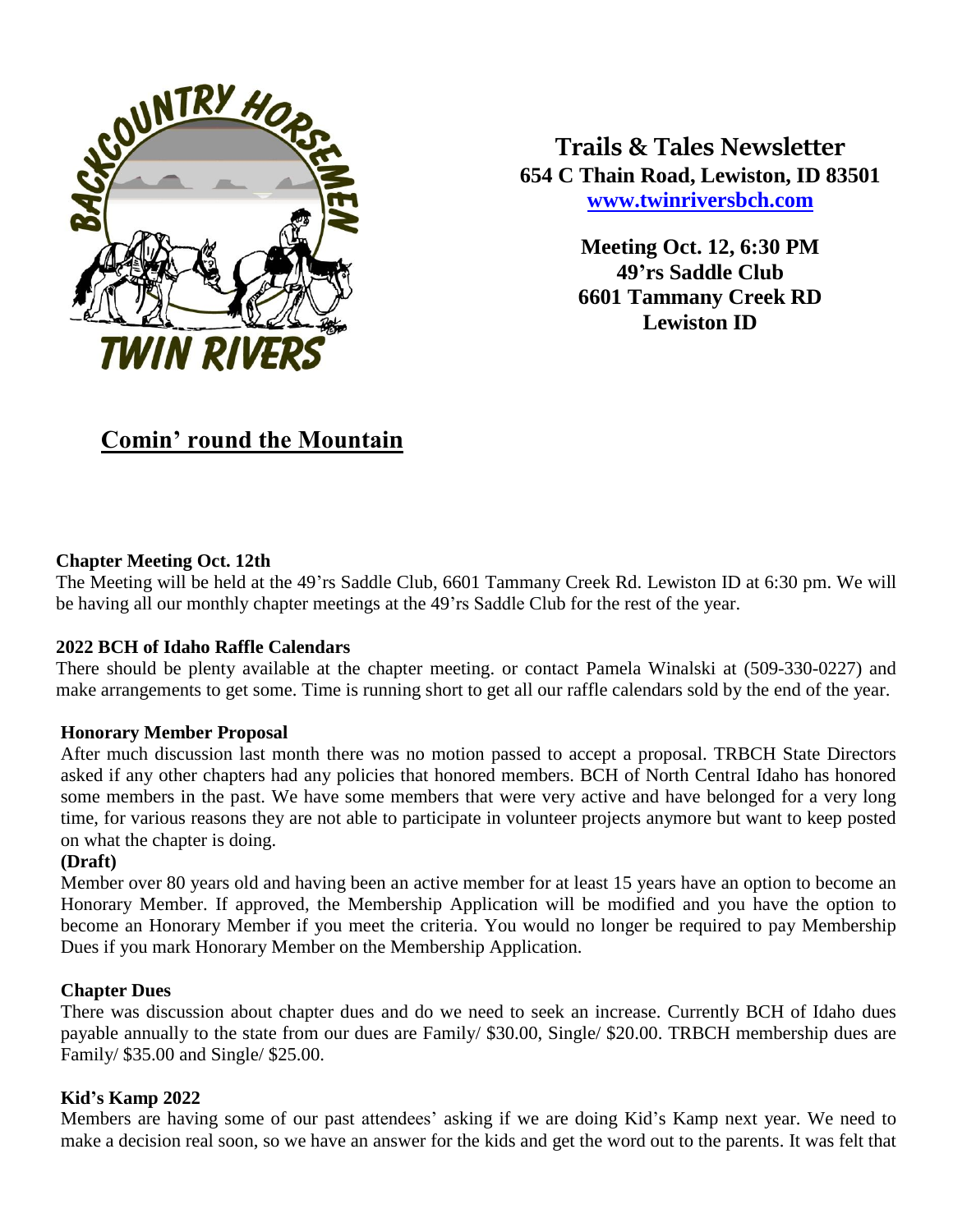Smoothing Iron Ranch would not work due to the devastating fires in the area. Members were asked to look for other locations that may work.

# **Trail Signs**

Bob Hough and Carl Paulson made a sample sign to show the chapter. 4 or 5 more signs will be needed for the Mountain View area. Bob will take the sample sign and show it to Bob Dice of the Washington Fish and Game for his input. Our chapter has a grant from BCH of Idaho Foundation for \$500.00 to make and install the signs.

# **Chapter Tools**

The chapter needs to review what power and hand tools we have, what we need, and what we may want to surplus.

# **BCHI State Directors Report**

BCHI Website Coordinator would like one member from each chapter submit photos and scheduled events to Jill Nebeker.

Two CD's have been renewed, one for 6 months and one for a year.

The BCHI Annual Convention will be March 18-19 hosted by Cache Peak Chapter in Burley Idaho.

BCHI Foundation has \$8,000 to award for grants. Need request sent before the Burley meeting to the Foundation and grant awards will be decided at the March meeting.

Each chapter needs to submit an article with pictures to Broomtales by the end of October.

## **Corral Creek 2022 Project**

The chapter approved doing the logging out of these trails for next year. The trails are: #431 leaving from RD #309 to junction with tr.#305 (7 miles), #305 to junction trails #317 (1 mile), # 317 (2.73 miles), #328 about (2 miles) including a small part of RD# 444A to complete the loop back to the #431 and then back to the trailhead. About 4 miles will be in the Gospel Hump Wilderness, the rest power tools are allowed. After the trail is cleared the FS would like a conservation crew to brush trail, clean water bars and any tread repair needed. They do not have the funding for this year but there are possible options provided by Carol Hennessey. It takes about \$15,000 for 10 days so I'll need to get with Sean/Doug to figure out a work estimate. One thought might be for you folks to partner with MCC/ICC on a RAC proposal in the spring to see if we can fund it that way; another thought is for you folks to partner with them on an IDPR grant (these are due end of Jan) I did check and this project is not listed in our FY22 GAOA program of work, so we can't use those funds. So, a few ideas to find the funding. If we solicit for a brushing contract this year, we may be able to include it there, but with the incredible cost increases in our contracts the last 2 years I'm not sure we will have the funds to solicit a brushing contract this year.

## **John's Creek Project 2022**

The chapter agreed to do this project again next year. Will be in the spring depending on the winter snow. Chainsaws are legal on the entire loop.

# **Chainsaw and Crosscut Saw Training**

Certifications and re-certifications need to be scheduled so we are ready for projects next year. The extension to use old cards expired in October.

## **IDFG - Craig Mountain Fire Report**

The roads on Craig Mountain are open again after the fires. Be prepared for down trees during driving the burn areas.

## **Umatilla National Forest Closure**

This link has updated closures as of Oct.  $4<sup>th</sup>$  / with maps. https://www.fs.usda.gov/detail/umatilla/home/?cid=fseprd932162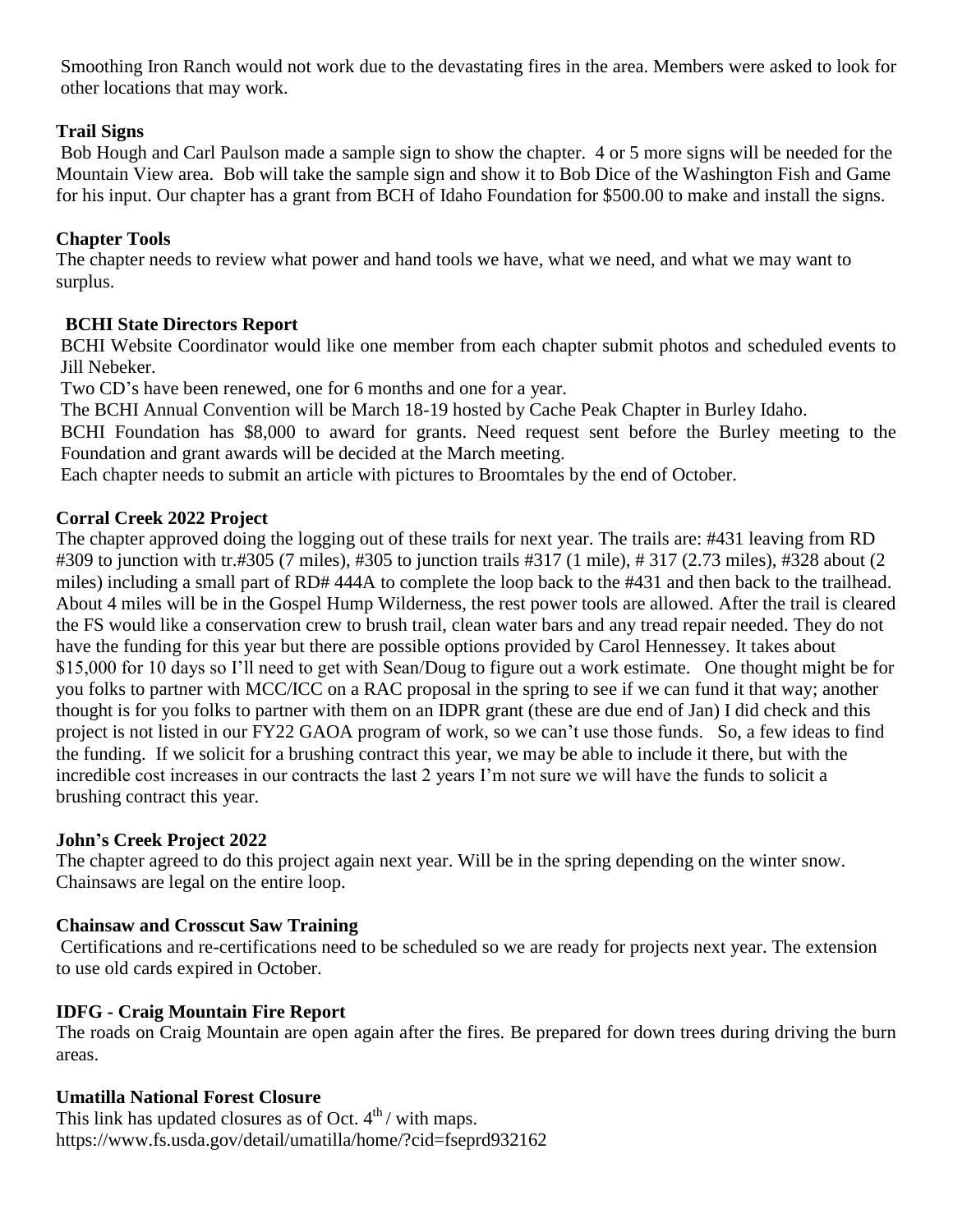## **Washington Dept of Fish & Wildlife**

WDFW lifts fire restrictions, including target shooting ban, on most Department-managed lands "People are welcome to build campfires and sight in their hunting firearms on lands managed by WDFW," said Cynthia Wilkerson, Lands Division Manager for WDFW. "As always, we urge people to recreate responsibly and be cautious when doing activities that could spark a wildfire or cause other damage to habitat." Wilkerson noted that some restrictions will remain in place in south central Washington, including a campfire ban through Oct. 15 on all WDFW wildlife areas in Benton, Franklin, Yakima, and Kittitas counties, as these habitats remain more vulnerable to fire longer into the fall.

## **Over the Hill**

#### **Volunteer Projects Mileage Payment**

#### **This reimbursement plan was approved by the members last month.**

- 1) Only pay mileage for projects that the chapter receives compensation.
- 2) \$0.50/mile for vehicles with stock trailers with a maximum of \$100.
- 3) Reconnaissance trip to scope out a project or pre-approved trip in a personal vehicle \$0.25/ mile with a maximum of \$100.
- 4) Personal Equipment cost reimbursement pre-approved only with receipts. Many of us use our own chainsaws, cross cut saws, etc. by choice or convenience. Example of reimbursement would be chainsaw chains, sharpening crosscut saws, etc. There will be no reimbursement for equipment repair from normal wear and tear.

#### **Bernard Creek Bridge Repair Sept. 19-21**

Sept. 19-21 six members of Twin Rivers BCH and one member of BCH of North Central Idaho met at Pittsburg Landing on the Snake River and loaded all our gear and the lumber for the bridge in the Forest Service Boat and headed up to Bernard Creek to set up camp in the Hells Canyon National Recreation Area. Bernard Cr is on the Snake River National Recreation Trail #102. It started raining just as we started hauling our gear to camp. We spent the morning getting the gear up to our campsite and setting up camp. A rainbow provided a scenic view down river as we ate lunch. It was decided to cut the lumber on the river bank for easier hauling the lumber up the bank to the worksite. Four members worked on cutting the lumber and hauling it to the work site while the other three made fast work of stripping the bridge to the stringers. A long day, but rewarding. The next day we started rebuilding the bridge and finished hauling the last of the boards up from the river. We were like little beavers working away and had the bridge completed by five that evening. Upriver from the bridge a short distance is the McGaffee Cabin, listed on the National Register of Historical Places constructed around 1905. Wildlife visiting us at camp included a doe and fawn, a flock of turkeys, a bald eagle, and as we were waiting for the boat to pick us up, some big horn sheep. The last day, we tore down camp and hauled all our gear and tools to the river bank, loaded on the boat and headed back to Pittsburg Landing for the drive home. Those that made the project have some great memories and had a great time.

> **Certified Weed Seed Free Forage is required in all national forests and state lands. Washington State Suppliers [http://www.nwcb.wa.gov/nwcb\\_hay.htm](http://www.nwcb.wa.gov/nwcb_hay.htm) Idaho State Suppliers <http://www.idahoweedawareness.net/netcenter/library/weedfreeforage.html> Oregon State Suppliers <http://www.oregon.gov/ODA/PLANT/WEEDS/weedfreeforageprogram.shtml>**

**TRBCH Newsletter Editor/Website - Please submit Articles to:**